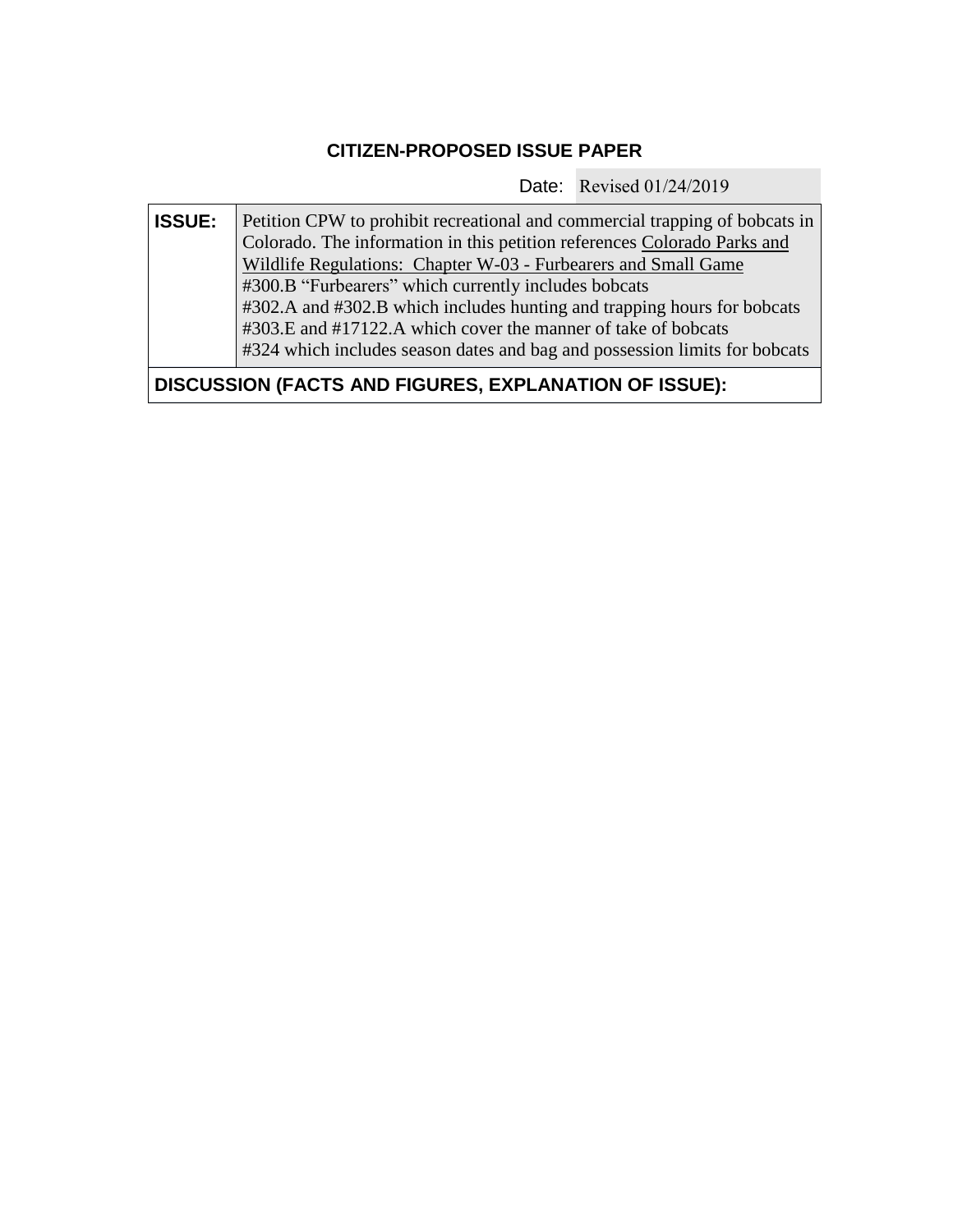- **1. Recreational and commercial hunting and trapping of bobcats severely threatens the safety of Canada Lynxes in Colorado. Bobcats exist and overlap in endangered Canada Lynx territory in Colorado. Both species are elusive, strikingly similar in appearance, and attracted to the same prey such as snowshoe hares, mice, and other rodents. They are medium sized cats with ear tufts, and short, bobbed tails.<sup>1</sup> Their coat colors may vary from reddish brown to gray. Although lynxes are typically thought to have more gray coloration, bobcat coat color can change from brown to gray in the winter<sup>2</sup> causing them to appear almost identical in appearance to lynxes,** which is one of the only features a hunter can use to differentiate a bobcat from a lynx, especially **when at a distance or in deep snow. Ear tufts and facial ruffs are not a reliable means of distinguishing the two species either, since heavily furred bobcats will have longer ear tufts and prominent facial ruffs similar to lynxes.<sup>3</sup> Furthermore, regulation #302.A and #302.B allow hunting and trapping of bobcats during periods of limited visibility and at night, which makes distinguishing the two species virtually impossible.**
- **2. Canada Lynxes are listed as threatened and have been protected by the federal Endangered Species Act since 2000. Indeed, it is illegal to harm or kill a Canada Lynx. The species was reintroduced into CO with radio collars starting in 1999 after they had been extirpated due to trapping and the fur trade. <sup>4</sup> Trapping continues to be a significant cause of mortality of Canada lynxes: In areas where trapping of Canada lynxes is permitted, mortality rates have been noted to range from 50 to 90%, and in areas where Canada lynxes are protected, mortality rates have been noted to range from 0 to 27%, increasing when mothers with dependent young are trapped. 5 Lynxes are attracted to bait set for bobcats, and can be harmed, injured or killed when caught in traps. Trappers are only required to check traps once every 24 hours. Lynxes can suffer from dehydration, exposure to the elements, trauma, fractures, wounds, stress, anxiety, and/or capture myopathy (severe muscle damage as a result of struggling and exertion) and harm may not be immediately apparent or may take days to weeks to manifest. 6 7 In addition, after the reintroduction of lynxes in Colorado, CPW follow up monitoring revealed** gunshot to be one of the leading causes of death between 1999 and 2007.8 Although CPW did not **have any details regarding these gunshot incidents when I submitted a Colorado Open Records Act (CORA) request, it is likely that some of the shot lynxes were mistaken for bobcats since they had been federally protected since 2000.**
- **3. Persons obtaining a small game license in order to hunt in Colorado are only required to have gun safety education but are not required to read the United States Fish & Wildlife Service's brochure How to Avoid [Incidental](http://cpw.state.co.us/Documents/Hunting/SmallGame/AvoidLynxTake.pdf) Take of Lynx While Trapping or Hunting Bobcats and other [Furbearers](http://cpw.state.co.us/Documents/Hunting/SmallGame/AvoidLynxTake.pdf) or have** *any* **training regarding differentiating a lynx from a bobcat. Hunters and even trained professionals can have great difficulty differentiating bobcats from lynxes.**
- **4. Since lynxes are commonly caught in traps set for bobcats, a district judge recently ruled in federal court that the USFWS must take action to prevent threatened Canada lynxes from being killed by trapping.<sup>9</sup> The USFWS acknowledges that "incidental take of lynx will be difficult to detect because there is little likelihood that trappers would report bycatch of lynx."<sup>10</sup> Furthermore, trappers are not even remotely qualified to determine if lynxes are harmed or injured when caught in traps. Lynxes may suffer from exposure or injuries that can ultimately be life threatening and not immediately obvious. Finally, regulation #324.B allows unlimited bag and possession of bobcats, which creates more of an incentive for hunters and trappers and threatens the safety of lynxes.<sup>11</sup> Similar to USFWS, Colorado Parks and Wildlife needs to be taking a proactive role in protecting Canada lynxes from injury and death that occur as a result of hunting and trapping.**
- **5. Regulation #324.A which allows bobcat hunting annually from December 1 st until the end of February threatens pregnant bobcats, bobcats with dependent young, and lynxes with dependent young. Bobcat breeding season occurs in early winter, may occur as early as December <sup>12</sup> and extends until April or later.<sup>13</sup> After a gestation period of approximately 63 days, female bobcats** give birth to an average of two to three kittens, producing only one litter per year.<sup>14</sup> The young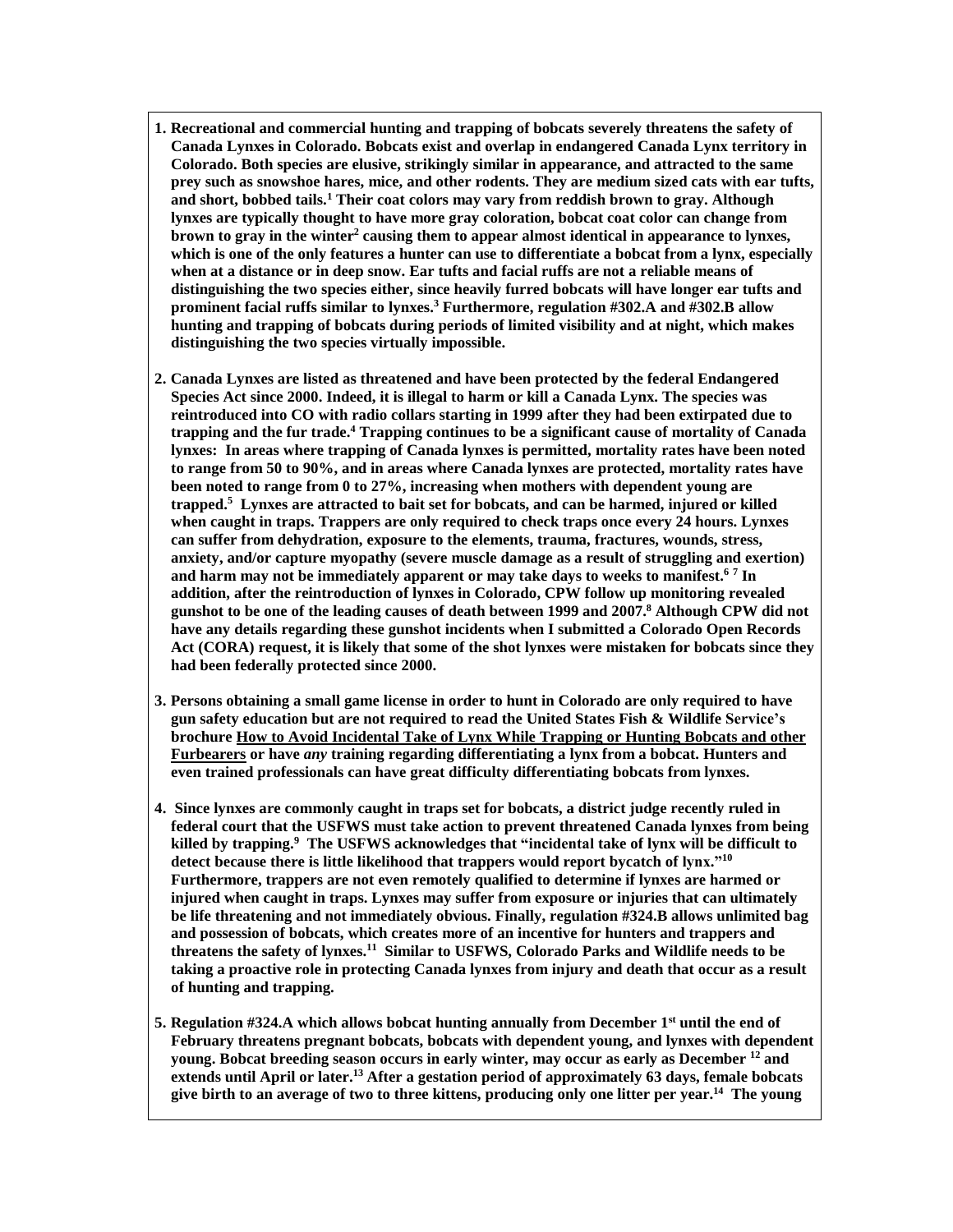**are weaned at two months, but stay with their mothers until they are one year old learning how to survive.<sup>15</sup> Bobcats have low reproductive rates, are not sexually mature until one to two years of age, and provide extended parental care for their young, thus making their population extremely vulnerable to the effects of hunting and trapping. Canada lynxes breed in March or** April, giving birth to only 1 or 2 kittens in May, June, or July. Lynx kittens also remain with **their mothers for extended periods, at least 9 to 10 months, learning crucial survival skills such as where and how to find shelter and food. Mother lynxes who are injured or killed during bobcat hunting and trapping season would cause orphaned, dependent lynx kittens to die of starvation or exposure to the elements. 16**

- **6. The current regulations that CPW has in place to protect lynxes are inadequate because lynxes have large home ranges, do not stay within artificial boundaries, and a complete assessment of lynx habitat is largely unknown in Colorado. The habitats known to be used by the reintroduced lynxes in Southwest Colorado have been studied by CPW, but the ability to monitor dispersal and habitat use of offspring and future generations of lynxes is limited. <sup>17</sup> Although CPW has a designated "Canada Lynx Recovery Area" in the San Juan and Rio Grande National Forests and associated lands in this area above 9,000 feet, lynxes can migrate long distances, juveniles disperse and migrate through various habitats before establishing home ranges, and habitat use can vary based on prey availability. Regulation #302.B.2.a which prohibits the use of certain lures to attract felids within the lynx core recovery area and areas known to be occupied by Canada lynxes is insufficient since lynxes migrate and exist outside of these areas. Furthermore, there is no plausible method in which to enforce this regulation, and lynxes can be attracted to any bait that is used to attract bobcats. In addition, although CPW has regulations that restrict bobcat hunting at night in/around the lynx core recovery area in the event a hunter takes a lynx, as mentioned above—and acknowledged by the USFWS—incidental takes of lynxes likely go unreported. This regulation does nothing to protect lynxes from the dangers of bobcat hunting and trapping that occur during daylight hours. As habitats change in Colorado, physiological and behavioral adaptations of Canada lynxes will alter their habit ranges and diet. The lynx core recovery area that has been established would change with the plasticity of the species. CPW can greatly increase protections for Canada lynxes in Colorado by prohibiting recreational and commercial bobcat hunting and trapping throughout the state.**
- **7. Hunting and trapping of bobcats is threatening the genetic diversity, demographics, and long term survival of the bobcat population. In fact, bobcat numbers have historically declined dramatically in several areas of the United States due to poor management and unlimited hunting and trapping.<sup>18</sup> <sup>19</sup> The population status of bobcats in Colorado is unknown and CPW does not currently have a reliable method for evaluating bobcat demographics and population trends within the state. The only recent research done on bobcats is a non-invasive genetic sampling study that was conducted mostly in Boulder County in which data is still being analyzed. 20 There are no recent studies in other areas of the state, such as the southeast or southwest regions, which have been experiencing higher 3-year average mortality densities than the northeast region. Evaluating bobcat abundance by Harvest per unit effort (HPUE) is unreliable due to variability of data and reporting errors.** *Since 2002 there has been a significant increase in annual bobcat mortality in Colorado, which is mostly due to harvesting by hunters and trappers.* **During the 2002-03 season 562 bobcats were harvested, and during the 2016-17 season 1811 bobcats were harvested. The most recent data regarding Bobcat Mortality Density in Colorado indicates that the 3-year average mortality density has increased statewide and within all four geographic regions (NE, NW, SE, SW) from the preceding 3-year average. <sup>21</sup> The current management of bobcats by CPW appears to be based largely on bobcat population data that was collected from 2009 to 2011<sup>22</sup> and is not taking into account the increased pressure that bobcats are facing due to high harvest levels in recent years. Bobcat hunters and trappers are also preferentially selecting larger animals, specifically older males. The most recent data indicates that there is indeed a higher percentage of males being harvested in Colorado. Bobcats are slow reproducers, and male bobcats don't reach sexual maturity until they are 18 months of age, 23 which makes their selective removal a severe threat to the overall stability of the population.**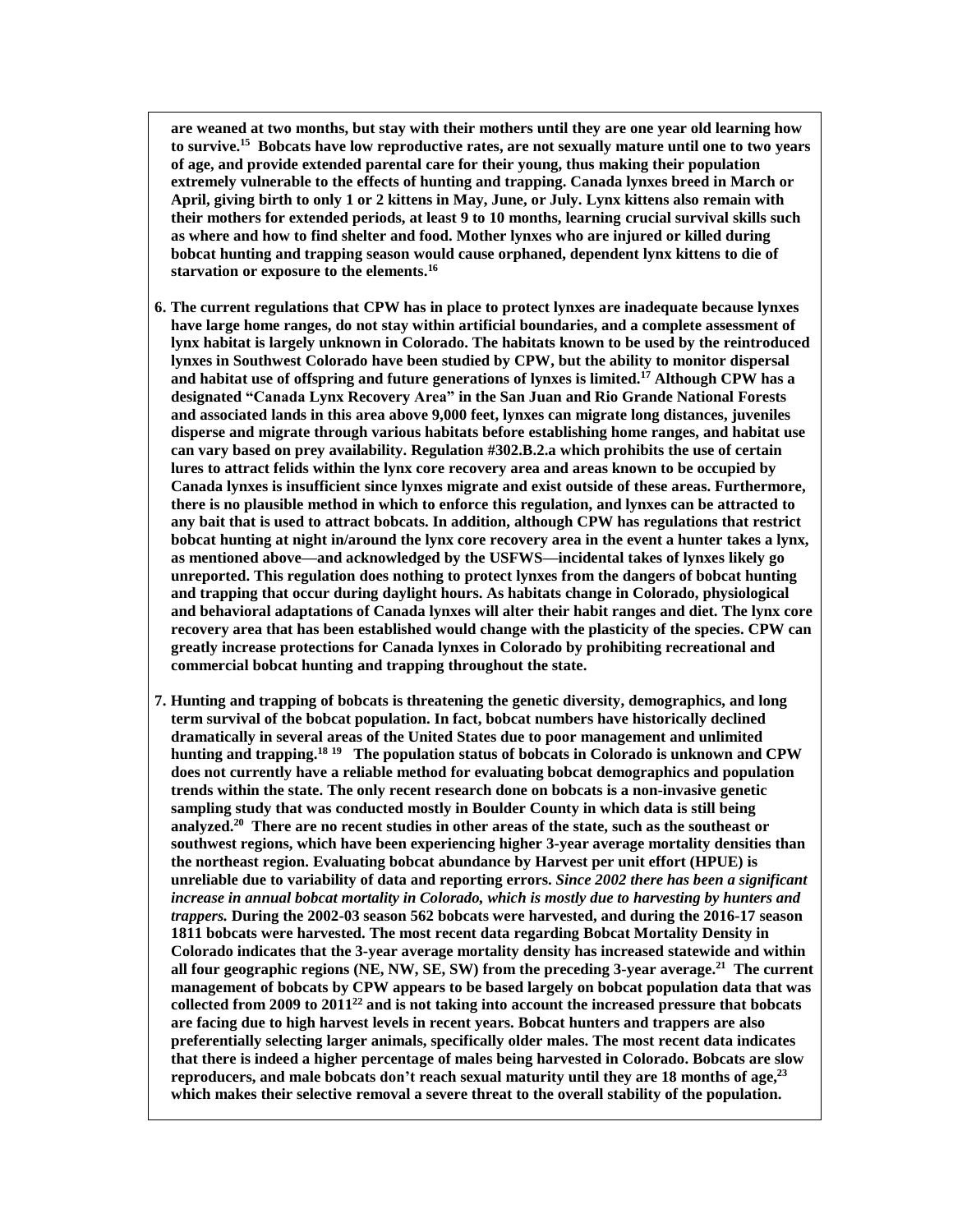**Scientific evidence shows that the selective removal of large, older, breeding males from the population prevents valuable genes from being passed on to future generations, is known to alter social dynamics, sex ratios, age structure, and negatively affects population growth. 24 25 The bobcat gene pool is being artificially altered and reduced which severely threatens and destabilizes the long term viability of the species. In addition, the negative impacts of human development, habitat loss, and fragmentation need to be considered in long term planning in Colorado since wide ranging carnivores such as bobcats are significantly impacted by these factors.<sup>26</sup> <sup>27</sup>** 

- **8. Other states prohibit hunting and/or trapping of bobcats for valid reasons and Colorado should do the same. New Hampshire has protected bobcats since 1989<sup>28</sup> due to declining populations and recently rejected a proposal to allow bobcat trapping and hunting due to fierce public opposition and since the proposal would endanger federally protected Canada lynxes.<sup>29</sup> In 2015, California banned recreational and commercial bobcat trapping after residents were angered when learning that the industry was still alive when a bobcat trap was found near Joshua Tree National Park.<sup>30</sup>**
- **9. Very few people are hunting and trapping bobcats in Colorado. Based on information I received during a recent Colorado Open Records Act (CORA) request, only 751 hunters/trappers harvested bobcats during the 2017 season. Of these, 730 were Colorado residents. In the 2016 season, only 728 hunters/trappers harvested bobcats, the 2015 season had 531, the 2014 had 552,** and the 2013 had 632.<sup>31</sup> In 2017, the population of Colorado was estimated to be 5.5 million,<sup>32</sup> **therefore an extremely small percentage of the population (0.01%) is hunting/trapping bobcats.** However, this minority of the population are killing a very large number of bobcats each year. In the **2013 season, 1945 bobcats were killed; in the 2014 season, 1634 bobcats were killed; in the 2015 season, 1352 bobcats were killed; and in the 2016 season, 1811 bobcats were killed by hunters and trappers.<sup>33</sup> Anyone with a small game or furbearer license (which are \$21 for residents and \$56 for nonresidents) and a \$10 Habitat Stamp can kill an unlimited number of bobcats. This equates to very little revenue generated specifically for bobcat hunting and trapping.**
- **10. Bobcats should not be killed by the minority for fun or profit. Colorado's natural resources are a public trust to be preserved for present and future generations, instead of being exploited by a few. This is one of the concepts of The North American Model of Wildlife [Conservation,](http://wildlife.org/wp-content/uploads/2014/05/North-American-model-of-Wildlife-Conservation.pdf) a model that most wildlife agencies, including CPW, purport to follow. The Model also states: "The concept of a sportsman can be summarized as one who, when hunting game: • does so primarily for the pursuit or chase; • affords game a "sporting" chance (fair chase); • seeks knowledge of** nature and the habits of animals; • derives no financial profit from game killed; • will inflict no **unnecessary pain or suffering on game; and • will not waste any game that is killed." <sup>34</sup> The current management system of bobcats in Colorado is not compatible with this Model.**
- **11. Bobcats in Colorado are worth more alive than dead. Colorado generates far more revenue in wildlife viewing than in hunting. Colorado is a popular tourist destination. A 2016 [census](https://na01.safelinks.protection.outlook.com/?url=https%3A%2F%2Fwww.census.gov%2Fcontent%2Fdam%2FCensus%2Flibrary%2Fvisualizations%2F2016%2Fdemo%2Ffhw16-qkfact.pdf&data=02%7C01%7Cchristinec%40petaf.org%7Cb87e595fc2e342c8242008d64f2b1725%7C5d45cdd8bf9f4103bb0232882b77d3c2%7C0%7C0%7C636783443829950281&sdata=LNcpERIdPXAykOn9CdBOp79e3AEYY9t%2BYJZWyscexsM%3D&reserved=0) by USFWS, revealed that 86 million U.S. residents 16 years old and older participated in wildlife watching, as opposed to 11.5 million participating in hunting. A 2011 [Survey](https://na01.safelinks.protection.outlook.com/?url=https%3A%2F%2Fwww.census.gov%2Fprod%2F2013pubs%2Ffhw11-co.pdf&data=02%7C01%7Cchristinec%40petaf.org%7Cb1849f51bdc448d393cb08d64fc7ac6d%7C5d45cdd8bf9f4103bb0232882b77d3c2%7C0%7C0%7C636784116341771730&sdata=jBrhXUR%2F6OluV8zhgUfwOQ092dfwQDf1KN9BjKSjAbA%3D&reserved=0) by USFWS of fishing, hunting, and wildlife watching in Colorado revealed that of those who participated in the survey, 1.8 million participated in wildlife watching, while only 259 thousand participated in hunting. Another [study](https://cdn.ymaws.com/www.cpra-web.org/resource/resmgr/imported/Colorado%20SCORP%20Econ%20Report%2011-27-13.pdf) published in 2013 by Southwick Associates revealed that wildlife watching contributed \$2.2 billion to the local economy and supported about 19,000 jobs, while hunting contributed \$919 million and supported about 10,000 jobs. A recent study in Yellowstone estimated a bobcat frequently seen by tourists near the Madison River had an economic value of over \$300,000 due to tourism and visitor activity. This is 1000 times the value had the bobcat been killed and the pelt sold for approximately \$185.<sup>35</sup>**
- **12. Public attitudes are shifting regarding hunting and trapping, especially with respect to trophy** hunting and killing animals for their fur. Hunters usually kill bobcats in order to sell the fur on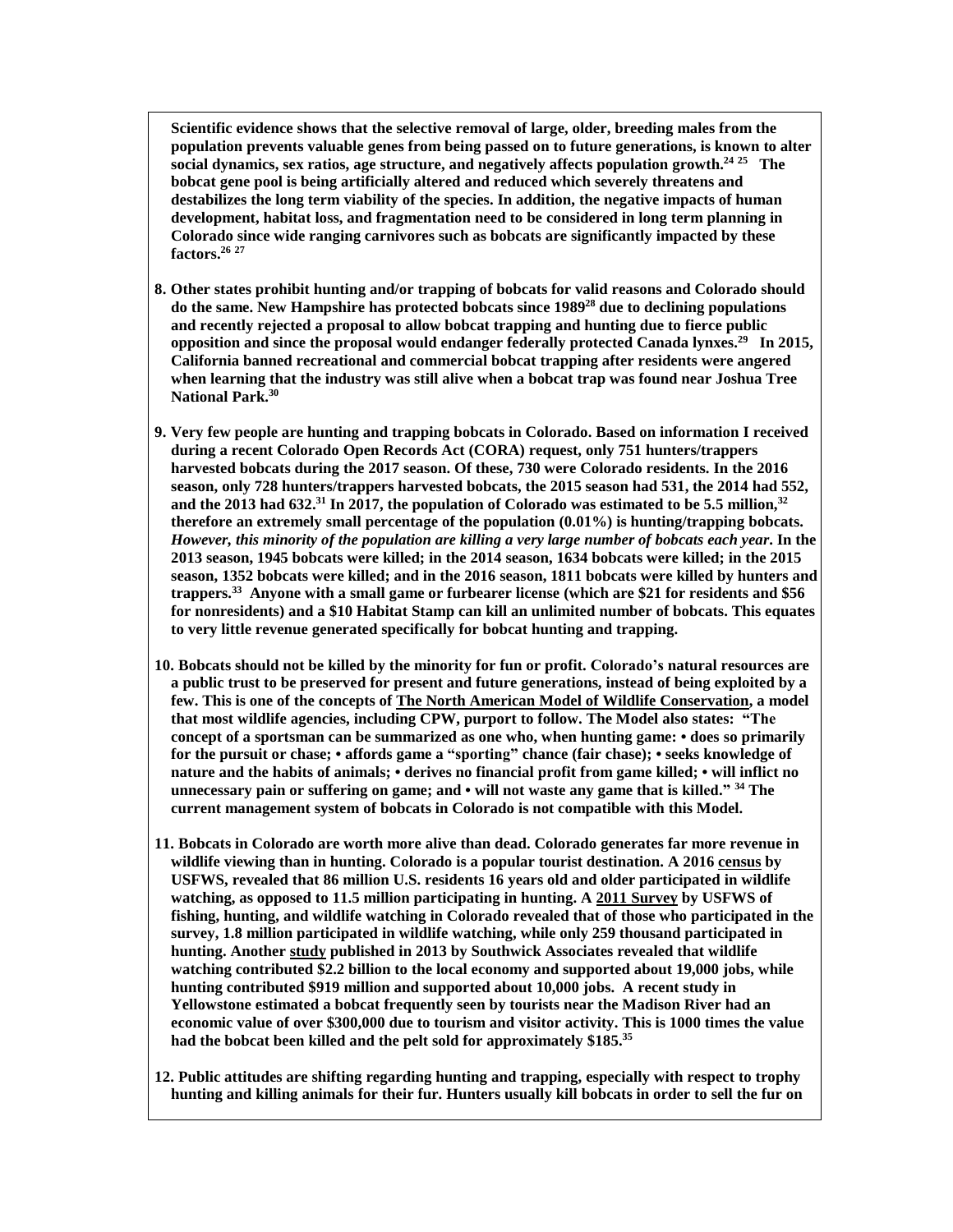**the foreign market or keep for themselves as trophies. Bobcats killed for their fur are typically skinned and the rest of the carcass is discarded. The vast majority of Americans vehemently oppose trophy hunting, trapping, and killing animals for their fur, and recent battles over whether to allow bobcat hunting in various states show that many Americans are extremely concerned about the species and oppose bobcat hunting and trapping. <sup>36</sup> Some cities such as San Francisco and Los Angeles have even banned the sale of fur. CPW regulations need to reflect the current views of most Americans and Coloradans.** 

- **13. Trappers often kill bobcats by illegal and cruel methods that cause the animals to experience unnecessary, prolonged suffering, and pain. Trappers report strangling bobcats to death using a** "choke stick" which is a pole with a snare on the end. Trappers state the fur is worth more. One **trapper's father stated to me in a phone conversation on March 26, 2017 that his son strangled a bobcat. He reported that it was "gruesome" and "it takes 3 minutes" and "that's how trappers do it around here." Amendment 14 of the Colorado Constitution states: "It shall be unlawful to take wildlife with any leghold trap, any instant kill body-gripping design trap, or by poison or snare in the state of Colorado."<sup>37</sup> Strangulation, or any other method that deprives an animal of oxygen (such as drowning), causes extreme suffering, distress, and pain. As carbon dioxide (which is normally exhaled) accumulates in the brain, it triggers a feeling of "air hunger" and fear, which is extremely painful and intensifies as the condition progresses.<sup>38</sup> CPW officials do not appear to have the capacity or resources necessary to regulate the manner in which trappers are killing or taking bobcats. Furthermore, regulation #324.B.2.a requires bobcat pelts to be presented for inspection. In order to be issued the legal possession seal, the regulation requires bobcats to be taken legally in Colorado. Currently, trappers are being issued seals on bobcats taken illegally and there is no way to enforce this without the use of extensive resources.**
- **14. Bobcats naturally reduce rodent populations which is beneficial for the majority of Colorado residents. This helps eliminate the need for toxic rodenticides that recent literature shows are significantly and indiscriminately poisoning non-target species such as domestic pets and wildlife.<sup>39</sup> <sup>40</sup>**

## **References:**

- **1. COLORADO PARKS & WILDLIFE. Retrieved from <http://cpw.state.co.us/learn/Pages/SOC-LynxSighting.aspx>**
- **2. Retrieved from <http://mlitvaitis.unh.edu/Research/BobcatWeb/biology.htm>**
- **3. USFWS & CPW. How to Avoid Incidental Take of Lynx While Trapping or Hunting Bobcats and Other Furbearers. Retrieved from**
- **<http://cpw.state.co.us/Documents/Hunting/SmallGame/AvoidLynxTake.pdf> 4. CPW. (2014, June). Lynx Research Fact Sheet. Retrieved from**
- **<http://cpw.state.co.us/Documents/Research/Mammals/LynxFactSheet.pdf> 5. Ulev, E. (2007). Lynx Canadensis. In: Fire Effects Information System, [Online]. U.S.**
- **Department of Agriculture, Forest Service, Rocky Mountain Research Station, Fire Sciences Laboratory. Retrieved from**
- **<https://www.fs.fed.us/database/feis/animals/mammal/lyca/all.html> 6. Retrieved from [https://www.pgc.pa.gov/Wildlife/Wildlife-](https://www.pgc.pa.gov/Wildlife/Wildlife-RelatedDiseases/Pages/CaptureMyopathy.aspx)**
- **[RelatedDiseases/Pages/CaptureMyopathy.aspx](https://www.pgc.pa.gov/Wildlife/Wildlife-RelatedDiseases/Pages/CaptureMyopathy.aspx)**
- **7. Arnemo, J. M., Ahlqvist, P., Andersen, R., Berntsen, F., Ericsson, G., Odden, J., Swenson, J. E. (2006). Risk of capture-related mortality in large free-ranging mammals: Experiences from Scandinavia.** *Wildlife Biology, 12***(1), 109-113. doi:10.2981/0909-6396(2006)12[109:rocmil]2.0.co;2**
- **8. Devineau, O., Shenk, T. M., White, G. C., Jr, P. F., Lukacs, P. M., & Kahn, R. H. (2010). Evaluating the Canada lynx reintroduction programme in Colorado: Patterns**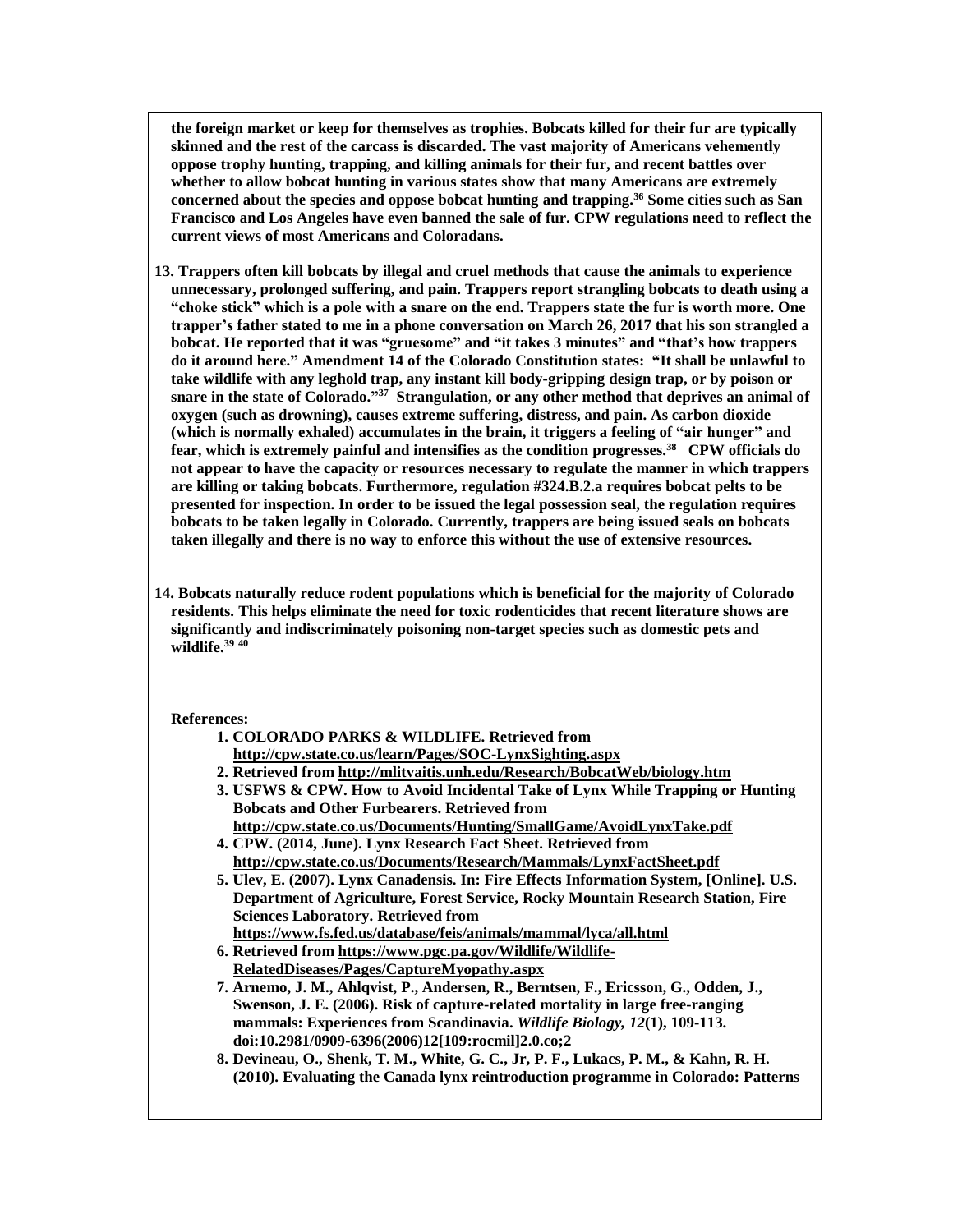| in mortality. Journal of Applied Ecology, 47(3), 524-531. doi:10.1111/j.1365-              |
|--------------------------------------------------------------------------------------------|
| 2664.2010.01805.x                                                                          |
| 9. WildEarth Guardians. U.S. Fish and Wildlife Service Failed to Adequately Protect        |
| <b>Imperiled Lynx from Trapping. Feds' Fur Export Approvals Violate Endangered Species</b> |
| Act [Press release]. Retrieved from https://wildearthguardians.org/press-releases/feds-    |
| fur-export-approvals-violate-endangered-species-act/                                       |
| 10. Retrieved from https://pdf.wildearthguardians.org/support_docs/Order re SJ.pdf         |
| 11. CPW. 2018 Colorado Small Game & Waterfowl. Retrieved from                              |
| https://cpw.state.co.us/Documents/RulesRegs/Brochure/SmallGameWaterfowl.pdf                |
| 12. USFWS & CPW. How to Avoid Incidental Take of Lynx While Trapping or Hunting            |
| <b>Bobcats and Other Furbearers. Retrieved from</b>                                        |
| http://cpw.state.co.us/Documents/Hunting/SmallGame/AvoidLynxTake.pdf                       |
| 13. Gashwiler, J. S., Robinette, W. L., & Morris, O. W. (1961). Breeding Habits of         |
| Bobcats in Utah. Journal of Mammalogy, 42 (1), 76. doi:10.2307/1377245                     |
| 14. Ohio Division of Wildlife. Life History Notes Bobcat. Retrieved from                   |
|                                                                                            |
| http://www2.ohiodnr.com/portals/wildlife/pdfs/publications/mammals life                    |
| history/pub377.pdf                                                                         |
| 15. New Hampshire Fish and Game, Bobcat - Lynx rufus. Retrieved from                       |
| https://wildlife.state.nh.us/wildlife/profiles/bobcat.html                                 |
| 16. Ulev, E. (2007). Lynx Canadensis. In: Fire Effects Information System, [Online]. U.S.  |
| Department of Agriculture, Forest Service, Rocky Mountain Research Station, Fire           |
| <b>Sciences Laboratory. Retrieved from</b>                                                 |
| https://www.fs.fed.us/database/feis/animals/mammal/lyca/all.html                           |
| 17. Ivan, J., Rice, M., Shenk, T., Theobald, D., & Odell, E. Predictive Map of Canada      |
| Lynx Habitat Use in Colorado. Retrieved from                                               |
| http://a123.g.akamai.net/7/123/11558/abc123/forestservic.download.akamai.com/11558/        |
| www/nepa/96158_FSPLT3_3989889.pdf                                                          |
| 18. Illinois Department of Natural Resources. Bobcat. Retrieved from                       |
| https://www.dnr.illinois.gov/conservation/wildlife/Pages/Bobcat.aspx                       |
| 19. Retrieved from http://mlitvaitis.unh.edu/Research/BobcatWeb/management.htm             |
| 20. CPW. Using Non-Invasive Genetic Sampling to Estimate Mountain Lion and Bobcat          |
| Abundance, Age Structure and Diet. Retrieved January, 2019, from                           |
| https://cpw.state.co.us/learn/Pages/ResearchMammalsRP-10.aspx                              |
| 21. Vieira, M. (April 3, 2018). Colorado Parks and Wildlife Furbearer Management Report    |
| 2016-2017 Harvest Year.                                                                    |
| 22. Lewis, J. (2014). THE EFFECTS OF URBANIZATION ON FELID POPULATIONS,                    |
| <b>INTERACTIONS, AND PATHOGEN DYNAMICS (Doctoral dissertation, Colorado</b>                |
| <b>State University) Retrieved from</b>                                                    |
| https://mountainscholar.org/bitstream/handle/10217/88448/Lewis_colostate_0053A_128         |
| 03.pdf?sequence=1.                                                                         |
| 23. Ohio Division of Wildlife. Life History Notes Bobcat. Retrieved from                   |
| http://www2.ohiodnr.com/portals/wildlife/pdfs/publications/mammals life                    |
| history/pub377.pdf                                                                         |
| 24. Allen, M. L., Roberts, N. M., & Deelen, T. R. (2018). Hunter selection for larger and  |
| older male bobcats affects annual harvest demography. Royal Society Open Science,          |
| 5(10), 180668. doi:10.1098/rsos.180668                                                     |
| 25. Coltman, D. W., Odonoghue, P., Jorgenson, J. T., Hogg, J. T., Strobeck, C., & Festa-   |
| Bianchet, M. (2003). Undesirable evolutionary consequences of trophy hunting. Nature,      |
| 426(6967), 655-658. doi:10.1038/nature02177                                                |
| 26. Farrell, L. E., Levy, D. M., Donovan, T., Mickey, R., Howard, A., Vashon, J.,          |
| Kilpatrick, C. W. (2018). Landscape connectivity for bobcat (Lynx rufus) and lynx          |
| (Lynx canadensis) in the Northeastern United States. Plos One, 13(3).                      |
| doi:10.1371/journal.pone.0194243                                                           |
| 27. Lewis, J. S., Logan, K. A., Alldredge, M. W., Bailey, L. L., Vandewoude, S., & Crooks, |
| K. R. (2015). The effects of urbanization on population density, occupancy, and            |
|                                                                                            |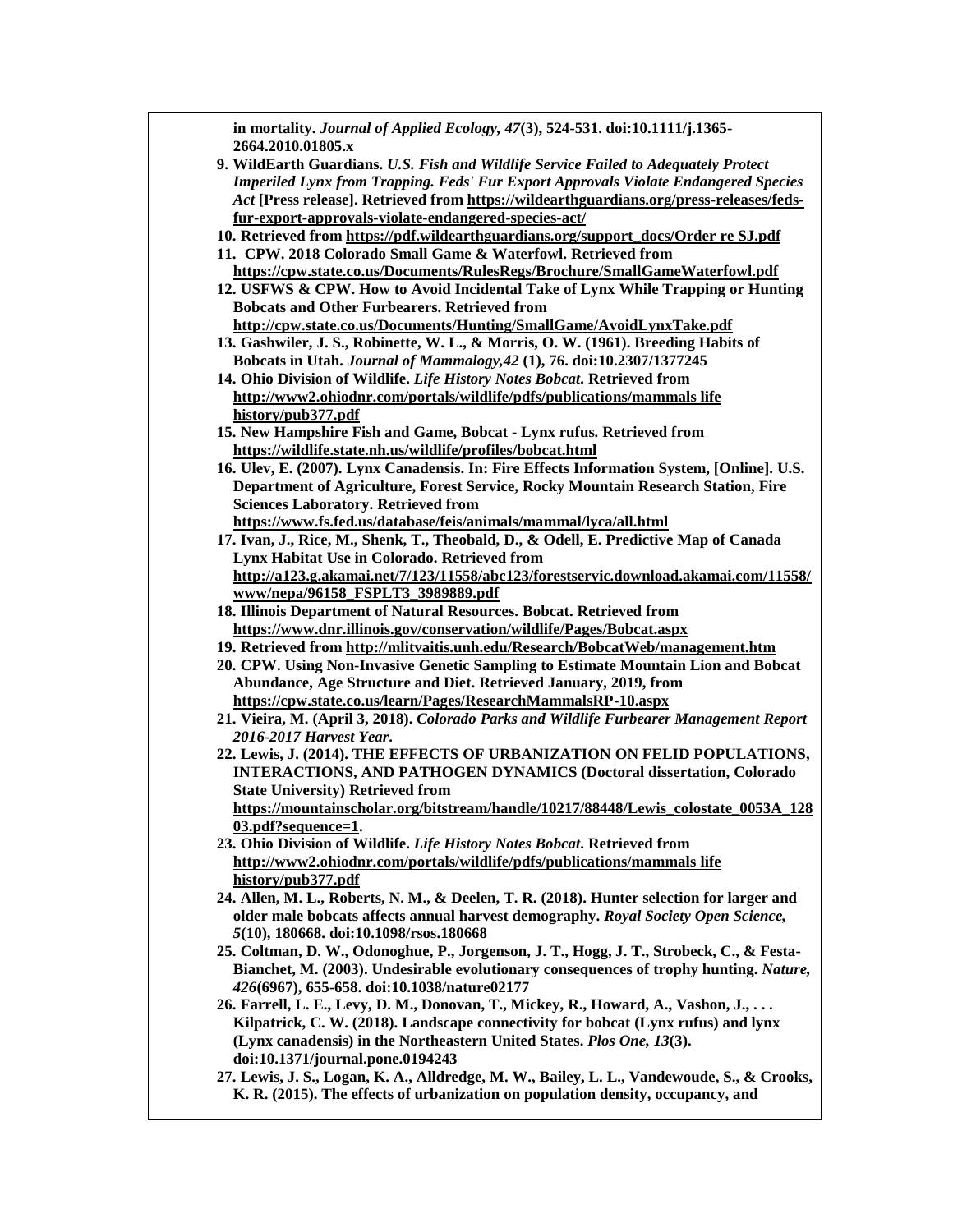**detection probability of wild felids.** *Ecological Applications, 25***(7), 1880-1895. doi:10.1890/14-1664.1**

- **28. Retrieved from <http://mlitvaitis.unh.edu/Research/BobcatWeb/management.htm>**
- **29. Center for Biological Diversity.** *New Hampshire Withdraws Proposal for Bobcat Hunting, Trapping Seasons* **[Press release]. Retrieved from**
- **[https://www.biologicaldiversity.org/news/press\\_releases/2016/bobcat-](https://www.biologicaldiversity.org/news/press_releases/2016/bobcat-%2004-13-2016.html) 04-13-2016.html 30. SUCCESS: Bobcat Trapping Banned in California. Retrieved from**
- **<http://www.mountainlion.org/actionalerts/072315CAbobcat/072315CAbobcat.asp>**
- **31.** *Colorado Open Records Act* **[Individual hunters/trappers harvesting bobcat 2013- 2017]. (2018-2019).**
- **32. Up26. (2018, February 07). Population Of Colorado 2017. Retrieved from <http://uspopulation2017.com/population-colorado-2017.html>**
- **33. Vieira, M. (April 3, 2018).** *Colorado Parks and Wildlife Furbearer Management Report 2016-2017 Harvest Year***.**
- **34. Organ, J.F., V. Geist, S.P. Mahoney, S. Williams, P.R. Krausman, G.R. Batcheller, T.A. Decker, R. Carmichael, P. Nanjappa, R. Regan, R.A. Medellin, R. Cantu, R.E. McCabe, S. Craven, G.M. Vecellio, and D.J. Decker. 2012. The North American Model of Wildlife Conservation. The Wildlife Society Technical Review 12-04. The Wildlife Society, Bethesda, Maryland, USA**
- **35. Elbroch, L. M., Robertson, L., Combs, K., & Fitzgerald, J. (2017). Contrasting bobcat values.** *Biodiversity and Conservation, 26***(12), 2987-2992. doi:10.1007/s10531-017-1397-6**
- **36. Crugnale, J. (2018, August 29). A Fight Over Killing Bobcats Is Raging Across the Midwest. Retrieved from [https://earther.gizmodo.com/a-fight-over-killing-bobcats-is](https://earther.gizmodo.com/a-fight-over-killing-bobcats-is-raging-across-the-midwe-1828682544)[raging-across-the-midwe-1828682544](https://earther.gizmodo.com/a-fight-over-killing-bobcats-is-raging-across-the-midwe-1828682544)**
- **37. Colorado Constitution, § Article XVIII Section 12b.**
- **38. American Veterinary Medical Association. (2013).** *AVMA Guidelines for the Euthanasia of Animals***. Retrieved from**
- **[https://www.avma.org/KB/Policies/Documents/euthanasia.pdf.](https://www.avma.org/KB/Policies/Documents/euthanasia.pdf)**
- **39. Retrieved from <http://www.nbrr.org/whatisabobcat.html>**
- **40. ISHIZUKA, M., NAKAYAMA, S., MORITA, A., IKENAKA, Y., & MIZUKAWA, H. (December 2018). A review: Poisoning by anticoagulant rodenticides in non-target animals globally.** *Journal of Veterinary Medical Science***. Retrieved December 31, 2018, from https://www.jstage.jst.go.jp/article/jvms/advpub/0/advpub\_17-0717/\_pdf.**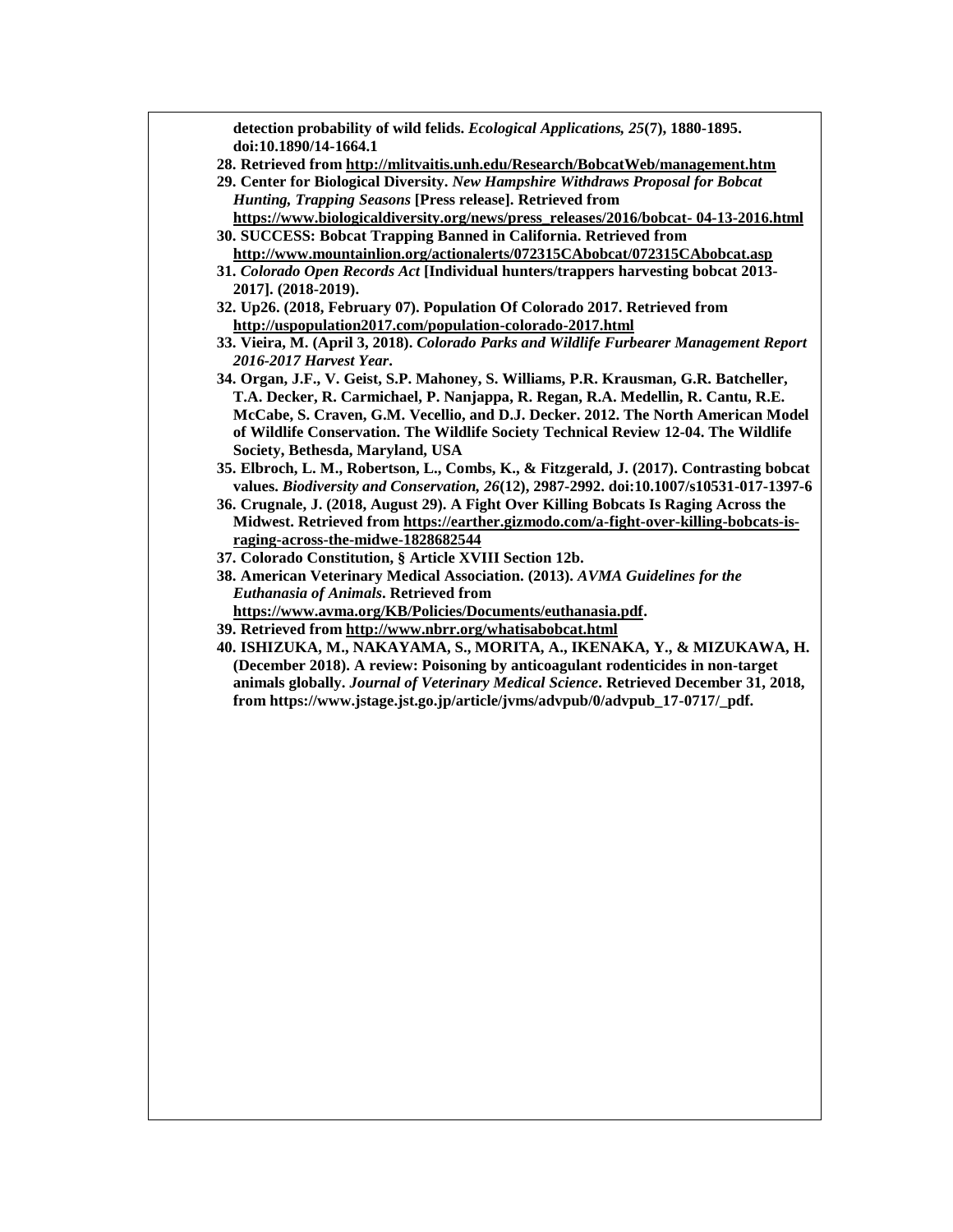## **WHO MIGHT BE INTERESTED IN THIS ISSUE? HAVE YOU COMMUNICATED WITH ANY OTHER INTERESTED PARTIES? WHAT INPUT HAVE YOU RECEIVED?**

**Colorado residents, visitors to Colorado, and animal welfare groups are interested in this issue. I have communicated with hundreds of citizens in the past year and a half (CO residents and** nonresidents) who are interested in this issue. Almost all of the parties I have spoken to had no idea **that bobcats were legally allowed to be hunted or trapped in the state of Colorado. These parties were appalled that recreational and commercial bobcat hunting was permitted in Colorado and eagerly support a ban. In addition, I have spoken to dozens of people in southwestern Colorado where there is habitat suitable for lynxes—who are extremely concerned with protecting the species from the detrimental effects of recreational and commercial bobcat hunting and trapping. These parties also support a ban on recreational and commercial bobcat hunting in Colorado.**

## **ALTERNATIVES: PLEASE INDICATE THE PROBABLE OUTCOME IF THIS PETITION IS ACCEPTED, AS WELL AS THE IMPACT OF ALTERNATIVES TO THIS PETITION:**

- **1. Bobcat populations will likely stabilize and become more genetically diverse in Colorado if the petition is accepted. According to the CPW Furbearer [Management](http://cpw.state.co.us/Documents/Hunting/SmallGame/Statistics/2016-2017_Furbearer_Report.pdf) Report 2016-2017 Harvest [Year](http://cpw.state.co.us/Documents/Hunting/SmallGame/Statistics/2016-2017_Furbearer_Report.pdf) bobcat populations appeared to be increasing in some regions of Colorado, while** decreasing in others between 2012 to 2016, but this is not based on scientific data and the overall **status and demographics of the population is unknown. Scientific evidence shows that wild animal populations self-regulate based on food availability and carrying capacity of the environment. 41 42**
- **2. Preferential selection of bobcat harvests by hunters and trappers negatively impacts the population and is unsustainable.**
- **3. Lynx populations would likely increase in Colorado if the petition is accepted. CPW estimates** there are currently only as few as 150 to 250 Canada lynxes in the state. If the petition is not **accepted, lynxes will likely continue to be harmed or killed in violation of federal law.**
- **4. CPW will be able to eliminate the resources currently required for issuing seals for bobcat pelts and monitoring illegal methods of take if the petition is accepted.**
- **5. The current management system is not consistent with the North American Model of Wildlife Conservation. Bobcats are being killed by methods that inflict prolonged, unnecessary pain and suffering. They are also being commercialized for their pelts so hunters and trappers can derive financial profit.**

**References:**

 $\overline{a}$ 

**41. Bergstrom, B. J. (2017). Carnivore conservation: Shifting the paradigm from control to coexistence.** *Journal of Mammalogy, 98***(1), 1-6. doi:10.1093/jmammal/gyw185**